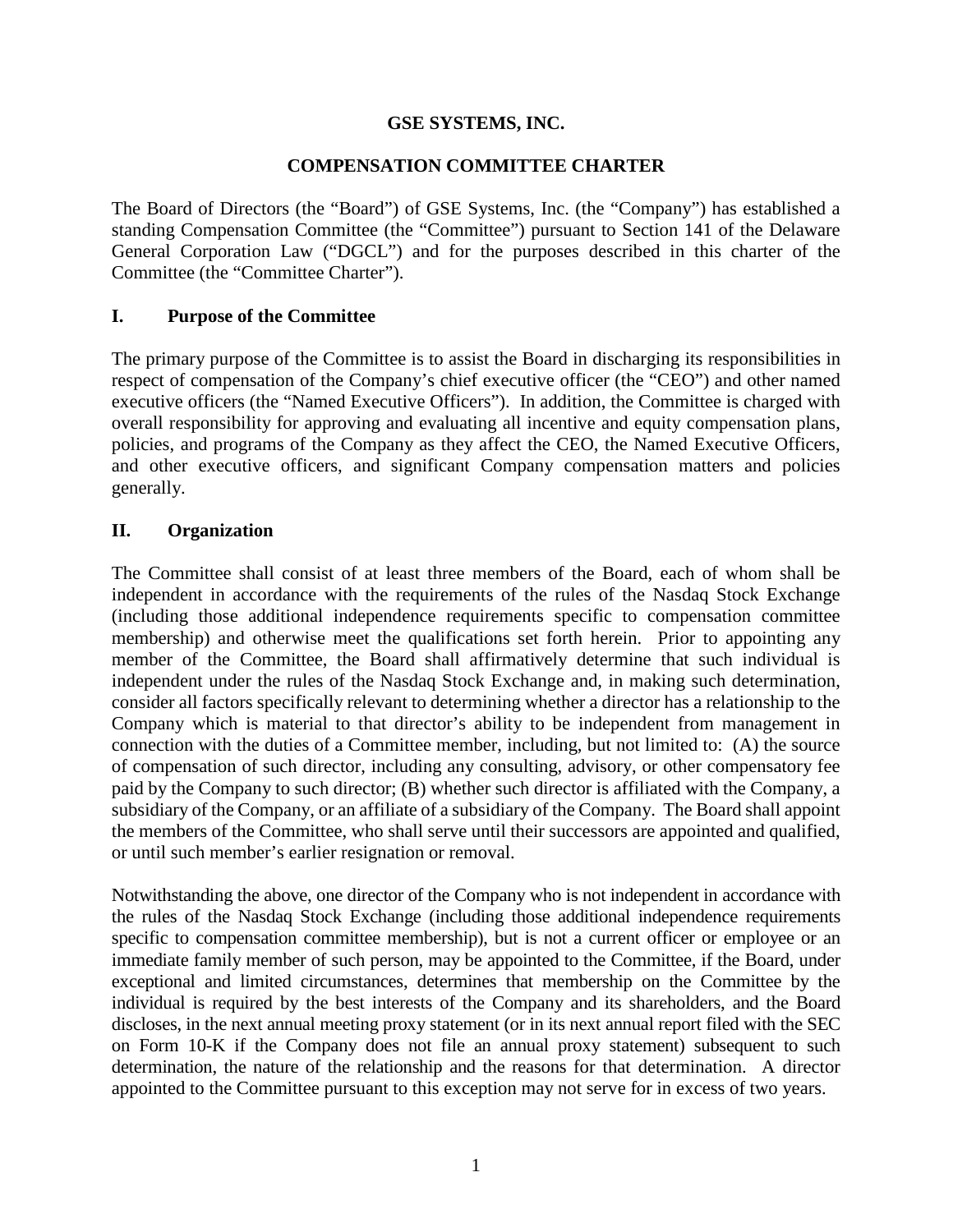The chair of the Committee (the "Chair") may be designated by the full Board or, if it does not do so, the Committee members shall elect a Chair by vote of a majority of the full Committee. The Board may remove any member from the Committee at any time with or without cause. The Committee may form and delegate authority to subcommittees when appropriate, as permitted by the charter and bylaws of the Company and consistent with the DGCL.

### **III. Structure and Meetings**

The Chair will preside at each meeting, and in consultation with the other members of the Committee, will set the frequency and length of each meeting and the agenda of items to be addressed at each meeting; provided, that the Committee shall meet no less frequently than twice annually. If a Chair is not designated or present, the members of the Committee may designate a chair of the meeting by majority vote of the Committee membership. To the extent beneficial to the Committee, the Chair, or in such person's absence the chair of the meeting, may circulate an agenda for each meeting in advance of the meeting. The CEO shall not be present during any voting or deliberations by the Committee on his or her compensation.

## **IV. Duties and Responsibilities**

The Committee shall have the power and authority of the Board to perform the following duties and to fulfill the following responsibilities:

- a. on an annual basis, develop written guidelines and review the performance of the CEO, review and approve documented corporate goals relevant to the compensation of the CEO, evaluate and deliver a written assessment of the performance of the CEO in light of these goals and objectives, and set the compensation of the CEO based on this evaluation;
- b. with the assistance of the CEO, annually review and approve corporate goals relevant to the compensation of Named Executive Officers and set the compensation of the Named Executive Officers, including without limitation any benefits packages; and annually review the Company's overall employee benefits program;
- c. produce an annual report on executive compensation for inclusion in the Company's proxy statement, in accordance with applicable rules and regulations;
- d. review and approve the Company's cash incentive compensation or bonus plans and equity-based plans for Named Executive Officers, other Company officers, and (in the aggregate) other Company employees, establish criteria for the granting of cash and equitybased awards to the Company's officers and other employees, and review and approve the granting of equity-based awards in accordance with such criteria;
- e. review director compensation levels and practices, considering the results of the most recent stockholder advisory vote on incentive compensation, and recommend, from time to time, changes in such compensation levels and practices to the Board with equity ownership in the Company encouraged;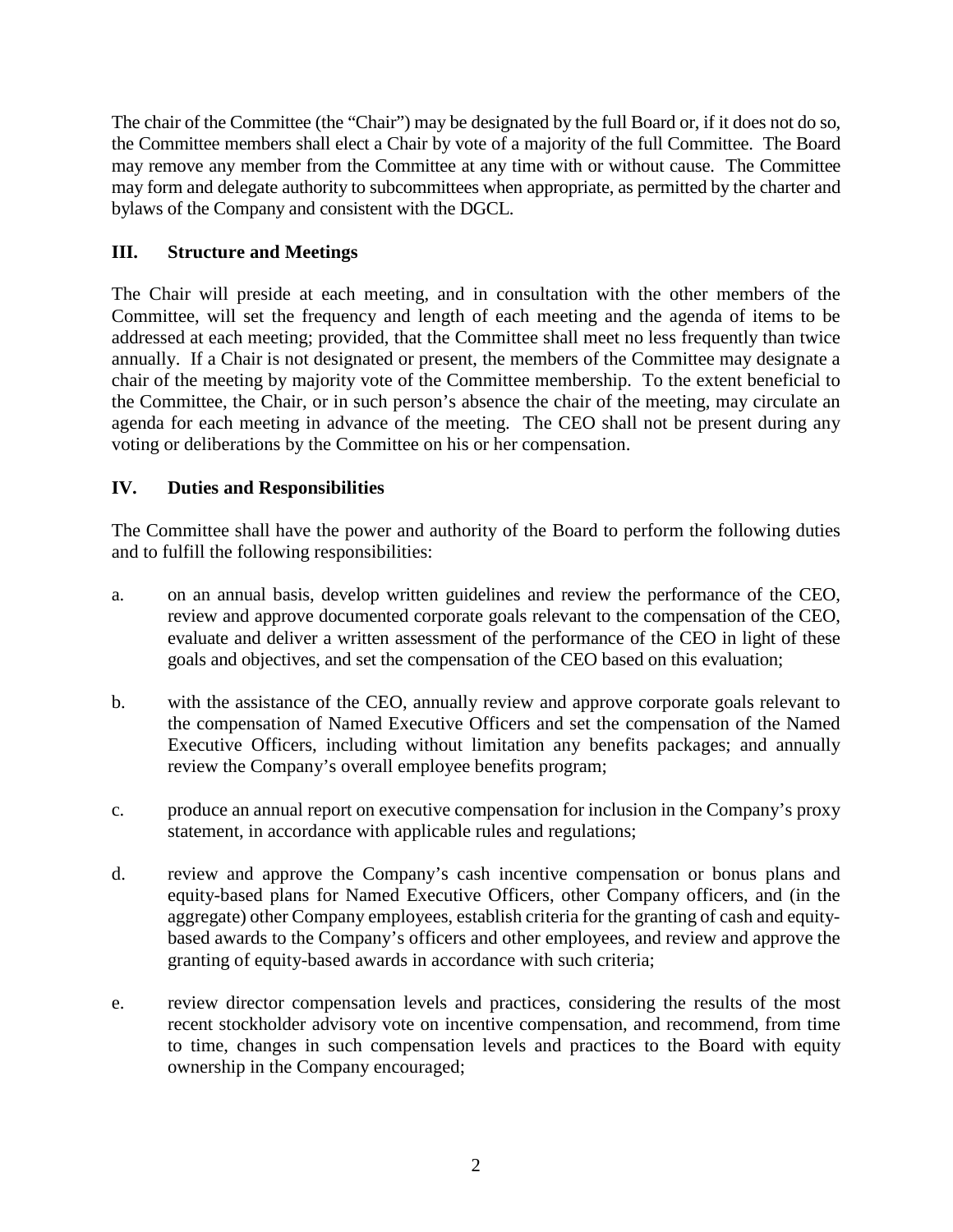- f. review the Company's incentive compensation arrangements to determine whether they encourage excessive risk, and evaluate compensation policies and practices that could mitigate any such risk;
- g. develop and annually assess the effectiveness of retention and succession plans for the Company's Chief Executive Officer, and review and approve retention and succession plans developed by the Company's senior officers related to other important Company employees;
- h. annually review and assess the adequacy of this Committee Charter and recommend any proposed changes to the Board for approval;
- i. make recommendations to the Board with respect to (i) Committee member qualifications, (ii) Committee member appointments and removals, (iii) Committee structure and operations, and (iv) Committee reporting to the Board; and
- j. perform an annual self-assessment of the performance of the Committee.

### **V. Committee Resources**

The Committee may, in its sole discretion, retain, or obtain the advice of a compensation consultant, independent legal counsel, or other adviser. The Committee shall be directly responsible for the appointment, compensation, and oversight of the work of any compensation consultant, independent legal counsel, or other adviser retained by the Committee. The Company shall provide for appropriate funding, as determined by the Committee, for payment of reasonable compensation to a compensation consultant, independent legal counsel, or any other adviser retained by the Committee.

The Committee may select a compensation consultant, legal counsel, or other adviser to the Committee only after taking into consideration all relevant factors, including the following: (i) the provision of other services to the Company by the person that employs the compensation consultant, legal counsel, or other adviser; (ii) the amount of fees received from the Company by the person that employs the compensation consultant, legal counsel, or other adviser, as a percentage of the total revenue of the person that employs the compensation consultant, legal counsel, or other adviser; (iii) the policies and procedures of the person that employs the compensation consultant, legal counsel, or other adviser that are designed to prevent conflicts of interest; (iv) any business or personal relationship of the compensation consultant, legal counsel, or other adviser with a member of the Committee; and (v) any stock of the Company owned by the compensation consultant, legal counsel, or other adviser; and (vi) any business or personal relationship of the compensation consultant, legal counsel, other adviser, or the person employing the adviser, with an executive officer of the Company.

#### **VI. Other Committee Responsibilities**

The Committee shall maintain minutes of meetings, ensuring that the minutes document all significant issues that have been discussed during the meetings, and all decisions made by the Committee. The minutes of the Committee meetings will be presented to the Board for review at